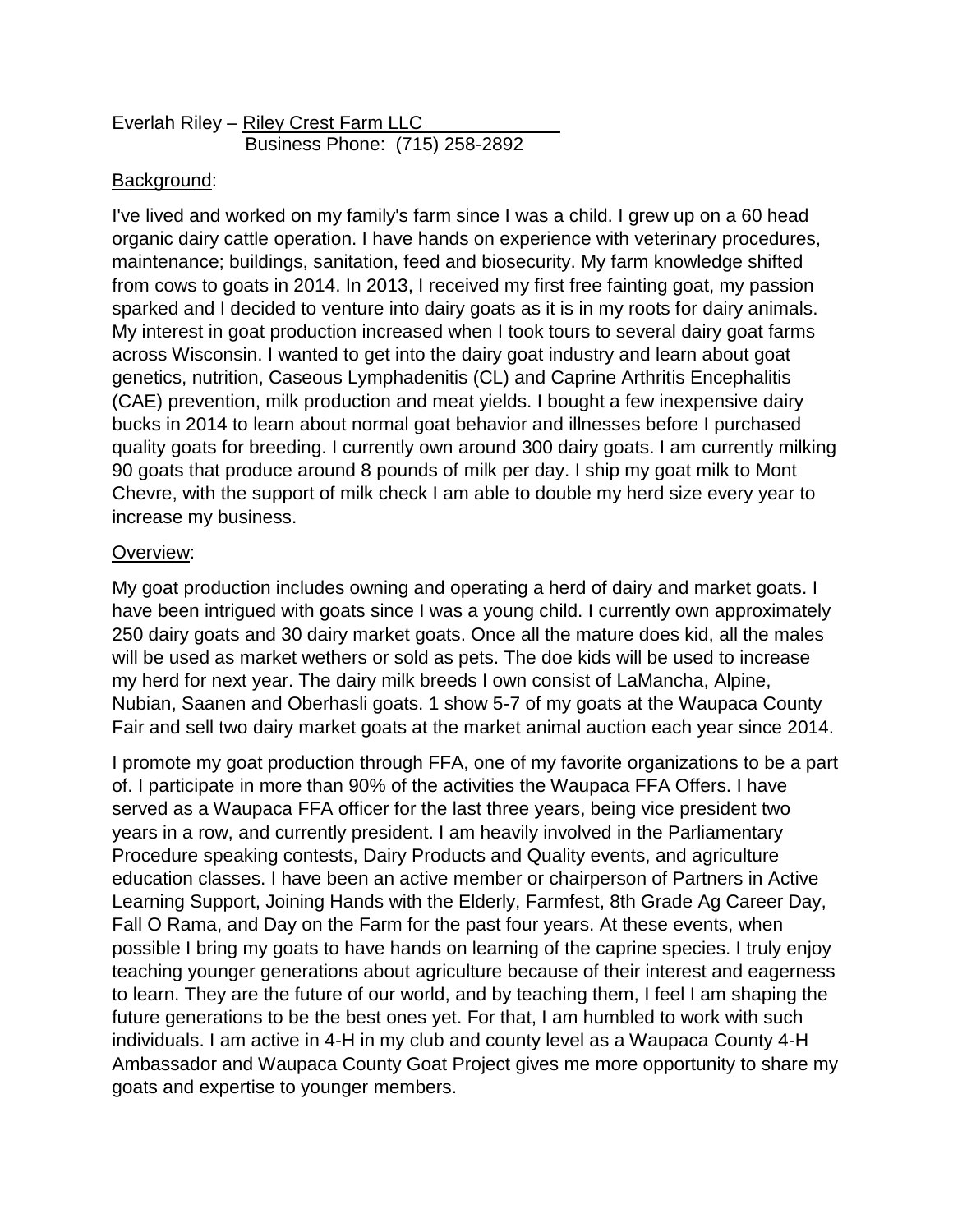## Personal Qualities:

My responsibilities and management decisions started in 2014 when I purchased my first few goats. My management includes bottle-feeding newborns, feeding grain and hay to my breeding goats every morning and night, clean and dry goat pens to prevent disease and hoof rot. I've succeeded in my business by the knowledge I've gained to be able to select market goats and breeding stock goats. I know their value to for purchasing to transfer to breeding stock or to show at the county fair. I keep breeding and kidding records to keep track of my increase of production. I track all expenses, income, feed on hand, and supply inventory on the farm. Throughout my experiences, my knowledge of goats has greatly increased. My goals for my business is to increase and expand my goat herd to 500 goats by the beginning of 2021. I plan to make this a reality by keeping all female kids to raise and purchase 100 yearling does to get bred in the fall. My family and I selected Mont Chevre to pick up the goat milk twice a week. I am able to select a buck for the milking herd with top genetics for milk and type.

The hardest part is when I go to college and my family will need to continue my dairy goat business. This is a family affair as my parents still help and are co-signers on the farm and own the land and capital investments. Despite the volatile market of dairy milk prices and hay commodity prices we estimate our minimum operating costs to cover the seasons of low income. Ideally I would love to have my dairy goat operation become a hands on learning farm center. Having volunteers verses employees can be money saving, raises agriculture awareness and gives people a sense of pride in their responsibility.

## The Future:

I have been involved with agriculture for my entire life. Having been involved with animals, agriculture industry, the farming community, and many youth organizations, I have a deep love and dedication to all aspects of agriculture. These opportunities and experiences have molded me into the agriculturalist and advocate that I am today. Farming is my passion, my livelihood. I have learned animal husbandry such administer medicines and vaccinations, how to take temperature, observe animal behavior, clean barn, bed and feed animals, select nutrition genetics and assist with birthing. I have gained soft skills, being timely, optimistic, kind, empathetic, a good communicator, and have a good sense of humor. I excel in public speaking, organizational skills and problem-solving. I have learned to love learning, for example I take every opportunity possible to learn about nutrition, genetics, veterinary, and marketing from specialists to make the best decisions for my goat entrepreneurship. As I begin my college career at the University of Wisconsin River Falls, I plan to major in animal science. This major will allow me to "dive deeper" into agriculture and the needs of struggling farmers. In the future, after graduating from the University of Wisconsin- River Falls, I plan to continue my dairy goat operation. Also teach/mentor all ages of individuals: children,